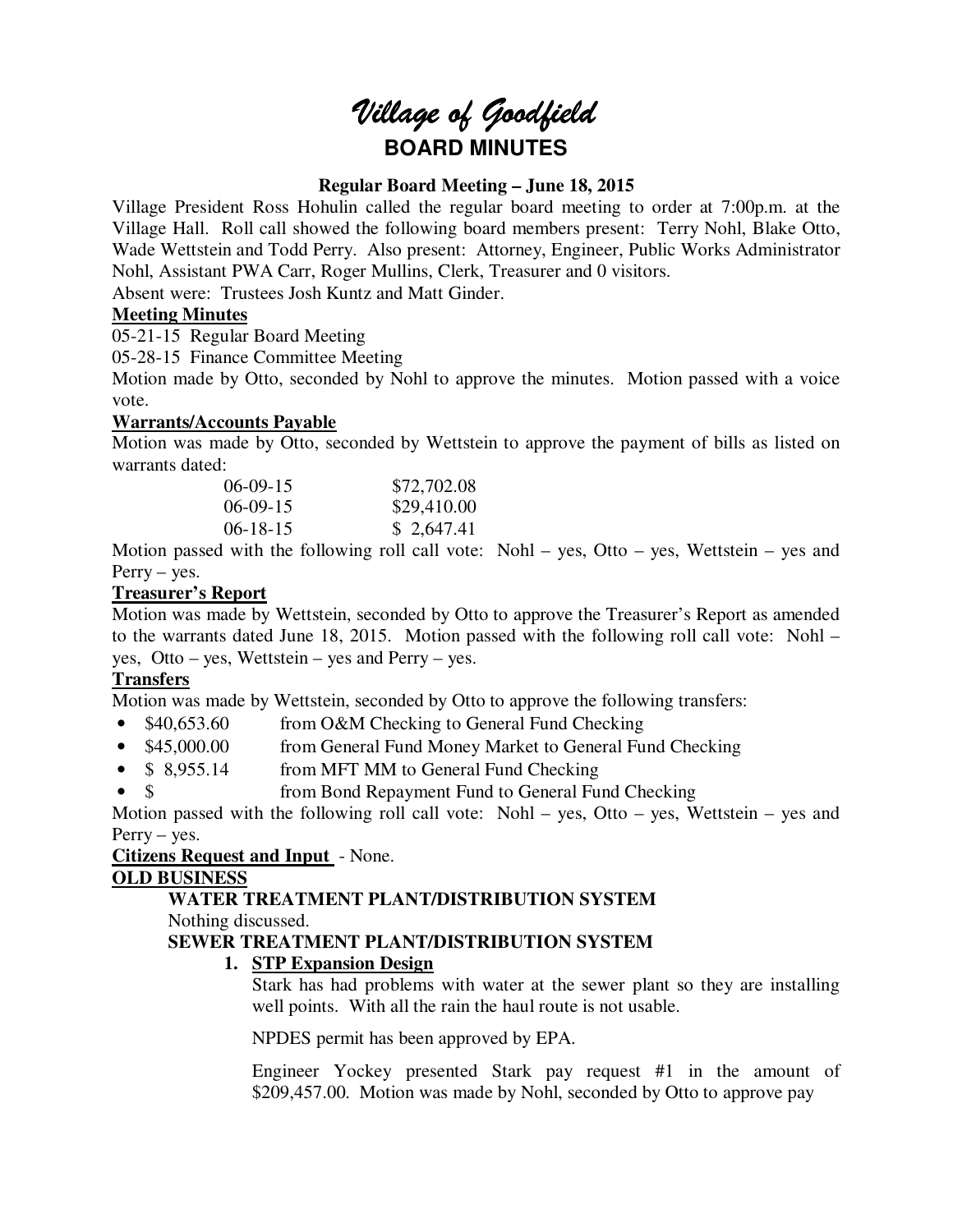request #1 for \$209,457.00. Motion passed with the following roll call vote: Nohl – yes, Otto – yes, Wettstein – yes and Perry – yes.

**2. Trunk Sewer Improvements – Clearing Brush**  Nothing discussed.

**Payment of outstanding invoices upon request of Village Engineer** - None.

# **Goodfield Business Park**

Nothing discussed.

# **Appointments**

Motion was made by Otto, seconded by Wettstein to appoint PWA Nohl to the Planning Commission. Motion passed with the following roll call vote: Nohl – yes, Otto – yes, Wettstein – yes and Perry – yes.

#### **Possible acquisition of decommissioned Ameren Substation**

Attorney Ierulli will send another letter to follow up with Ameren to see what they intend to do. He will also see if they would be willing to do more testing.

# **Street Repairs/MFT Bids**

#### **Sealcoat**

Low bid was from McLean County Asphalt for \$41,319.20. Engineer Yockey recommends accepting the low bid. Motion was made by Wettstein, seconded by Perry to award the project to McLean County Asphalt for a bid of \$41,319.20 and to allow President Hohulin to sign documents. Motion passed with the following roll call vote: Nohl – yes, Otto – yes, Wettstein – yes and Perry – yes..

#### **Robinson Street Overlay**

Low bid was from RA Cullinan for \$88,827.80. Engineer Yockey recommends accepting the low bid. Motion was made by Nohl, seconded by Otto to award the project to RA Cullinan for a bid of \$88,827.80 and to allow Village President and Clerk to sign documents when they get back to Engineer. Motion passed with the following roll call vote: Nohl – yes, Otto – yes, Wettstein – yes and Perry – yes.

#### **Possible Annexation**

Nothing discussed.

#### **Erosion Control/Silt Fence for Residential Building Permit**

Nothing discussed.

#### **Budget / Appropriations**

Treasurer handed out the budget for Trustees and Village President to review.

# **New Pick-up Truck**

The 2002 Red pick-up truck is 13 years old. PWA Nohl would like to replace it with a single cab truck from Lighthouse Automotive for \$44,594.00. Motion was made by Wettstein, seconded by Nohl to approve the purchase of a single cab pick-up from Lighthouse for \$44,594.00. Motion passed with the following roll call vote: Nohl – yes, Otto – yes, Wettstein – yes and Perry – yes..

## **Codebook Change – Sec. 10.103 – Ord. #15-03**

Clerk passed out updated Codebook pages.

**Codebook Change – Sec. 11.104 & 11.106 – Ord. # 15-04** 

Clerk passed out updated Codebook pages.